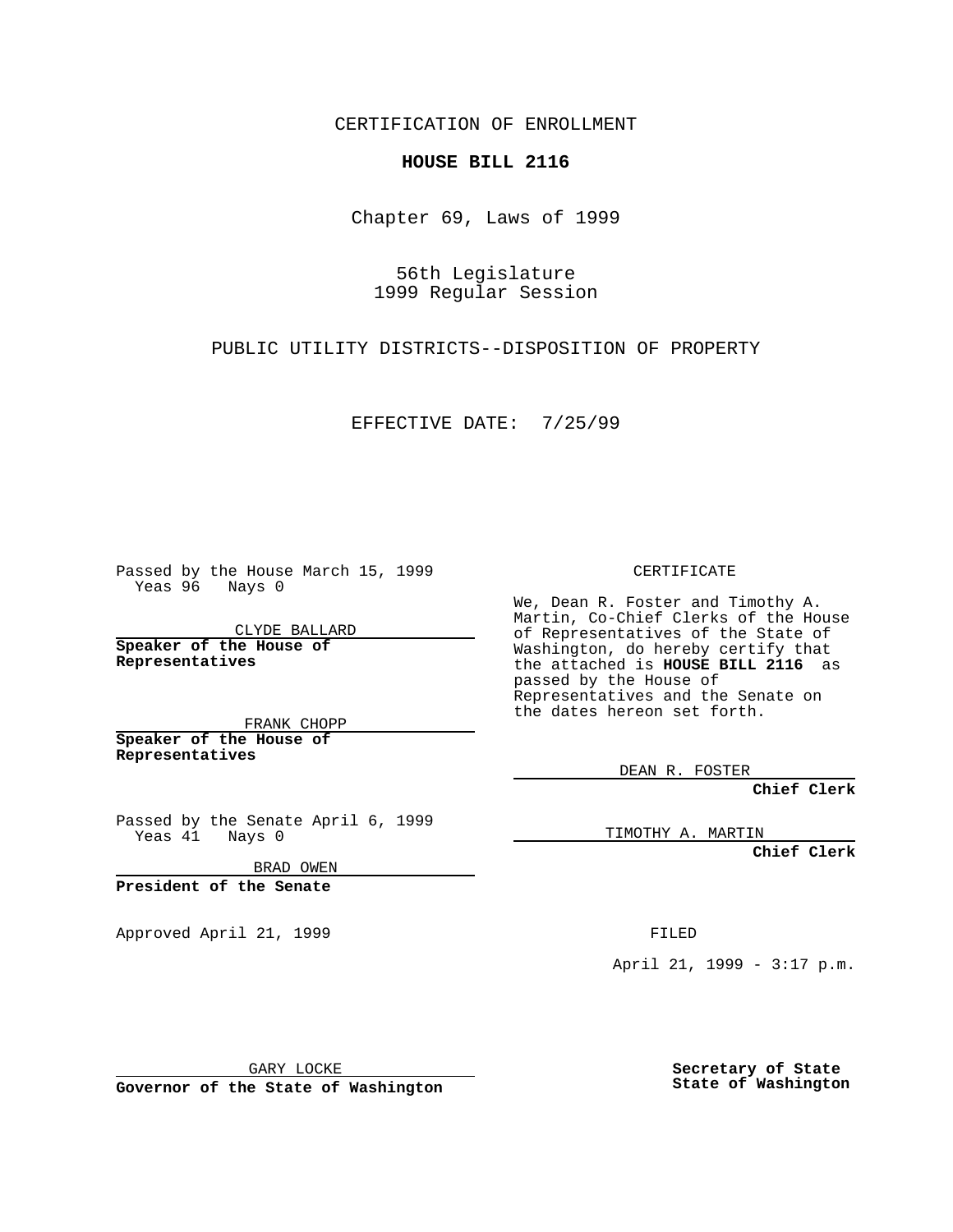## **HOUSE BILL 2116** \_\_\_\_\_\_\_\_\_\_\_\_\_\_\_\_\_\_\_\_\_\_\_\_\_\_\_\_\_\_\_\_\_\_\_\_\_\_\_\_\_\_\_\_\_\_\_

\_\_\_\_\_\_\_\_\_\_\_\_\_\_\_\_\_\_\_\_\_\_\_\_\_\_\_\_\_\_\_\_\_\_\_\_\_\_\_\_\_\_\_\_\_\_\_

Passed Legislature - 1999 Regular Session

**State of Washington 56th Legislature 1999 Regular Session**

**By** Representatives Scott, Mielke, Mulliken, Edwards, Fortunato, Cooper and Reardon

Read first time 02/16/1999. Referred to Committee on Local Government.

1 AN ACT Relating to public utility district disposition of property; and amending RCW 54.16.180.

BE IT ENACTED BY THE LEGISLATURE OF THE STATE OF WASHINGTON:

 **Sec. 1.** RCW 54.16.180 and 1994 c 81 s 78 are each amended to read as follows:

 A district may sell and convey, lease, or otherwise dispose of all or any part of its works, plants, systems, utilities and properties, after proceedings and approval by the voters of the district, as provided for the lease or disposition of like properties and facilities owned by cities and towns: PROVIDED, That the affirmative vote of three-fifths of the voters voting at an election on the question of approval of a proposed sale, shall be necessary to authorize such sale: PROVIDED FURTHER, That a district may sell, convey, lease or otherwise dispose of all or any part of the property owned by it, located outside its boundaries, to another public utility district, city, town or other municipal corporation without the approval of the voters; or may sell, convey, lease, or otherwise dispose of to any person or public body, any part, either within or without its boundaries, which has become unserviceable, inadequate, obsolete, worn out or unfit to be used in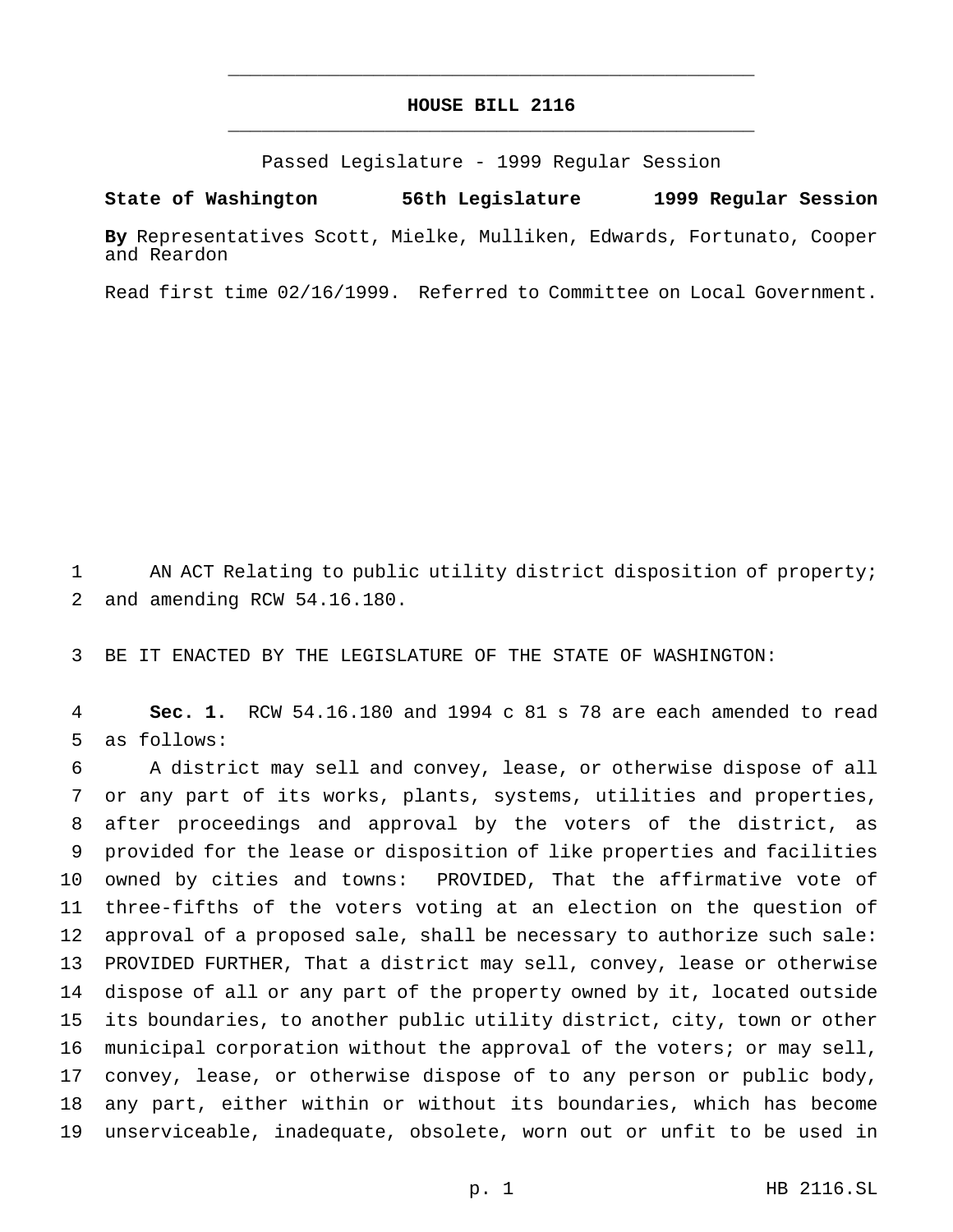the operations of the system and which is no longer necessary, material to, and useful in such operations, without the approval of the voters: PROVIDED FURTHER, That a district may sell, convey, lease or otherwise dispose of items of equipment or materials to any other district, to any cooperative, mutual, consumer-owned or investor-owned utility, to any federal, state, or local government agency, to any contractor employed by the district or any other district, utility, or agency, or 8 any customer of the district or of any other district or utility, from 9 the district's stores without voter approval or resolution of the 10 district's board, if such items of equipment or materials cannot 11 practicably be obtained on a timely basis from any other source, and 12 the amount received by the district in consideration for any such sale, conveyance, lease, or other disposal of such items of equipment or 14 materials is not less than the district's cost to purchase such items 15 or the reasonable market value of equipment or materials: PROVIDED FURTHER, That a public utility district located within a county with a population of from one hundred twenty-five thousand to less than two hundred ten thousand may sell and convey to a city of the first class, which owns its own water system, all or any part of a water system owned by said public utility district where a portion of it is located within the boundaries of such city, without approval of the voters upon such terms and conditions as the district shall determine: PROVIDED FURTHER, That a public utility district located in a county with a population of from twelve thousand to less than eighteen thousand and bordered by the Columbia river may, separately or in connection with the operation of a water system, or as part of a plan for acquiring or constructing and operating a water system, or in connection with the creation of another or subsidiary local utility district, may provide for the acquisition or construction, additions or improvements to, or extensions of, and operation of a sewage system within the same service area as in the judgment of the district commission is necessary or advisable in order to eliminate or avoid any existing or potential danger to the public health by reason of the lack of sewerage facilities or by reason of the inadequacy of existing facilities: AND PROVIDED FURTHER, That a public utility district located within a county with a population of from one hundred twenty-five thousand to less than two hundred ten thousand bordering on Puget Sound may sell 38 and convey to any city  $((\theta \pm))$  or town  $((\theta \pm) \pm \theta \pm \theta \pm \theta \pm \theta))$  with a population of less than ten thousand all or any part of a water system